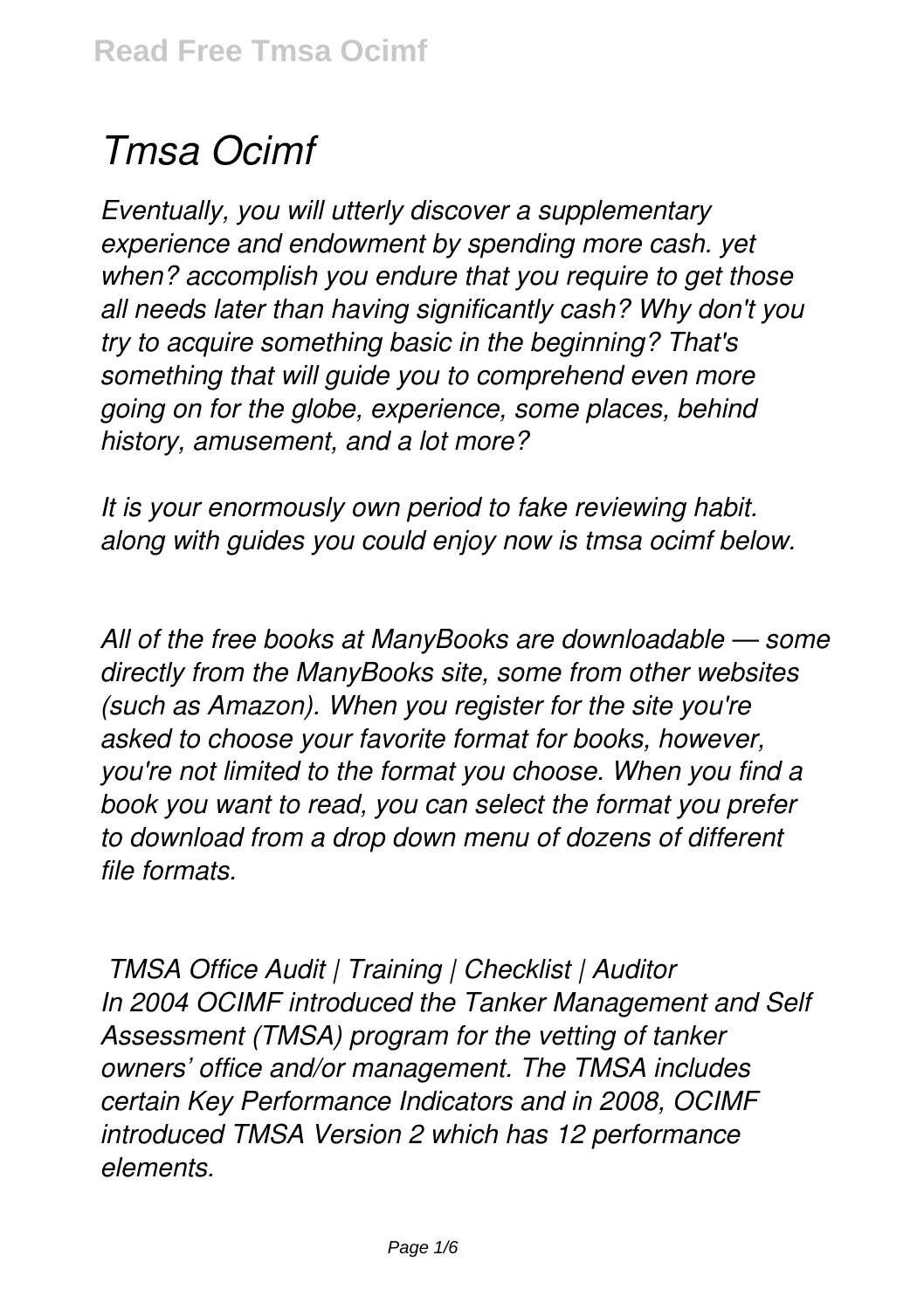## *OCIMF - OVID*

*How can we help? Please enter a search term or phrase in the field below, or click upon the required Programme button below. SIRE Ship Inspection Report Programme. OVID Offshore Vessel Inspection Database. MTIS Marine Terminal Information System ... OCIMF Help Centre ...*

*OCIMF - Oil Companies International Marine Forum - Sign In The TMSA programme and report is now fully integrated within OCIMF's Ship Inspection Report Programme (SIRE), providing a single area to maintain all data related to a vessel's technical operator, including; Ship Inspections, Vessel Particulars Questionnaire (VPQ), Crew*

*OCIMF Releases updated 'Tanker Management and Self ... TMSA / OVMSA Gap analys. In 2004 the Oil Companies International Marine Forum (OCIMF) published their Tanker Management Self Assessment (TMSA) program, which is a tool for tanker operators to measure and improve their Safety Management System. In the program Ship Managers are to assess themselves against against 12 elements,...*

#### *TMSA Members Requesting Access To View ... - OCIMF Help Centre*

*OCIMF's Tanker Management and Self Assessment: A Best Practice Guide, Third Edition (2017) is an essential tool for tanker vessel operators in achieving high standards of ship management and safety. A useful complement to IMO Conventions and Codes*

#### *SIRE – OCIMF Help Centre*

*OCIMF's Tanker Management and Self Assessment: A Best Practice Guide, Third Edition (2017) is an essential tool for tanker vessel operators in achieving high standards of ship* Page 2/6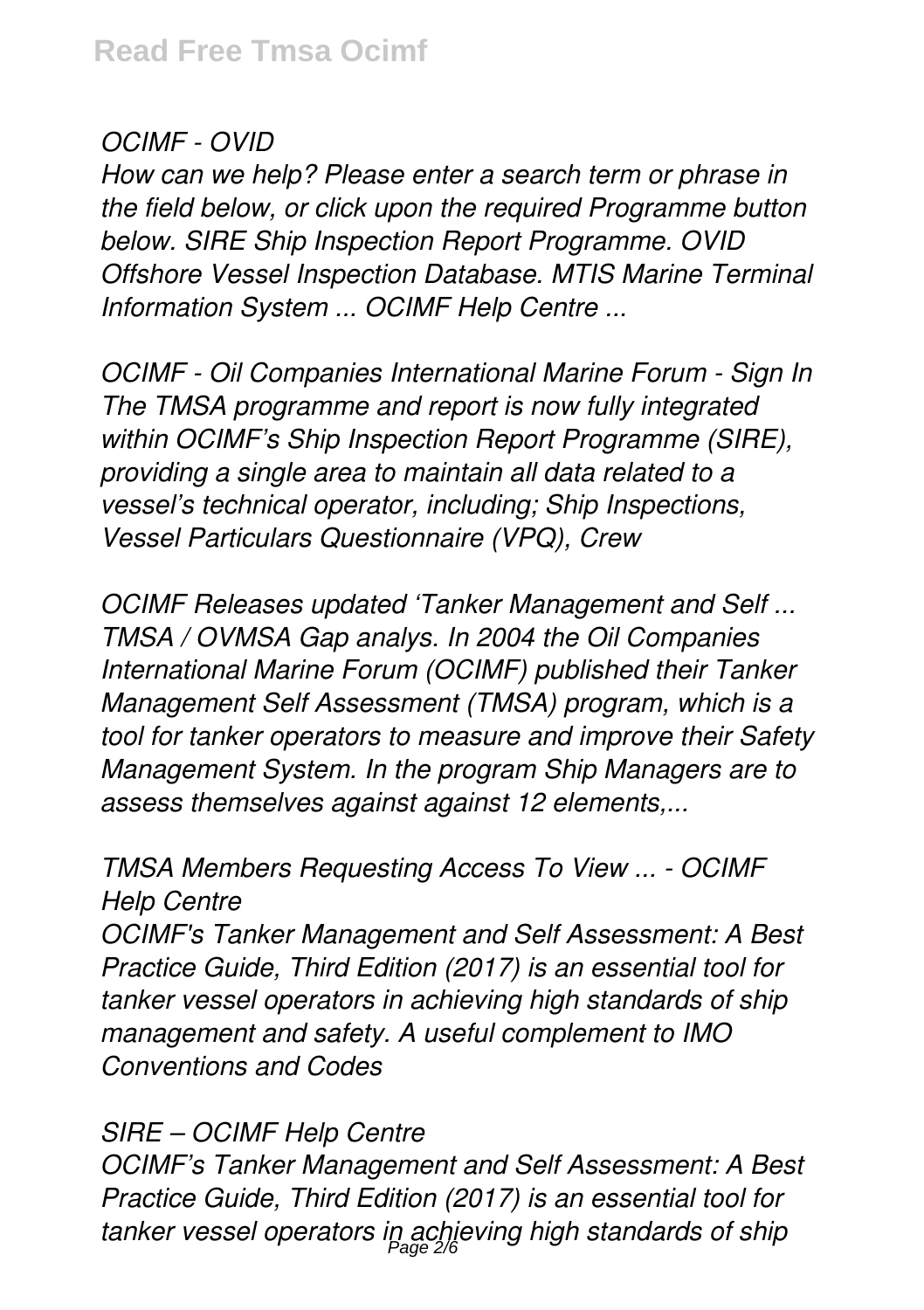*management and safety. A useful complement to IMO Conventions and Codes, this third edition has been updated to reflect current legislation and emerging issues, and incorporates feedback from companies and users of previous editions of TMSA, as well as providing guidance on OCIMF's view of industry best practice.*

*OCIMF - Oil Companies International Marine Forum - Home tmsa The Tanker Management Self-Assessment (TMSA) guide is a tool created by OCIMF to help ship operators measure and improve their management systems. The TMSA provides a standardised framework to assess their management processes.*

*Tanker Management and Self Assessment 3 (TMSA3) A Best ...*

*TMSA Members Requesting Access To View A TMSA Document Grant Patterson Updated 22 November 2019 14:40. Follow. TMSA documents completed by operators can either be made available to all members to view and they can also be restricted to a specified list of members who are given the relevant permissions to view a document. ... OCIMF Help Centre ...*

*OCIMF - Ship Inspection Report Programme Tanker Management and Self-assessment audit (TMSA), as sponsored by Oil Companies International marine forum (OCIMF) are standards which have become a must for all Tanker Owners and Operators to Comply. TMSA programme was introduced in 2004 with an intention to improve safety management of Tanker operators.*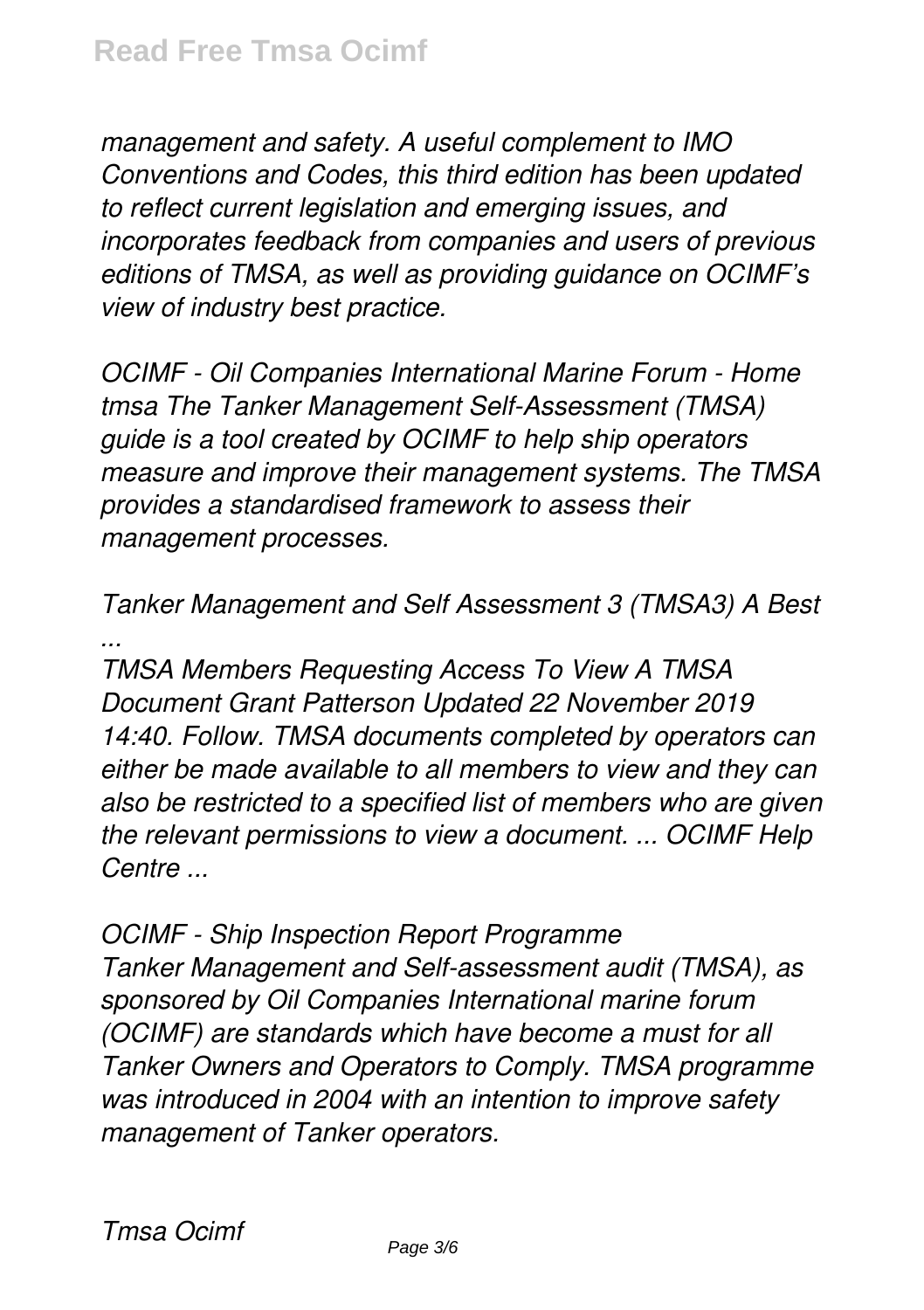*The Tanker Management and Self Assessment (TMSA) programme provides companies with a means to improve and measure their own safety management systems. The programme encourages companies to assess their safety management systems (SMS) against key performance indicators (KPIs) and provides a minimum expectation (level 1) plus three levels of increasing best practice guidance.*

#### *TMSA / OVMSA - navigationalaudit.com*

*The OCIMF Tanker Management and Self Assessment (TMSA) programme consists of a book, a matching online tool for recording the self assessment and a database for sharing reports. In February 2017 TMSA was integrated into the Ship Inspection Report Programme (SIRE).*

*TMSA Making a Subscription Payment – OCIMF Help Centre OCIMF has released its 3rd edition of Tanker Management and Self Assessment today. The TMSA The TMSA programme is a tool that assists vessel operators assess , measure and improve their safety*

#### *OCIMF Help Centre*

*SIRE Operator - How to Import/Export Files from the OCIMF Particulars Editor SIRE Operator - How to download a HVPQ file to use in the SIRE Particulars Editor to edit offline SIRE Operator - How to Upload a HVPQ/BPQ file to SIRE*

#### *About TMSA - OCIMF - Oil Companies International Marine Forum*

*The Tanker Management Self-Assessment (TMSA) guide is a tool created by OCIMF to help ship operators measure and improve their management systems. The TMSA provides a standardised framework to assess their management processes.*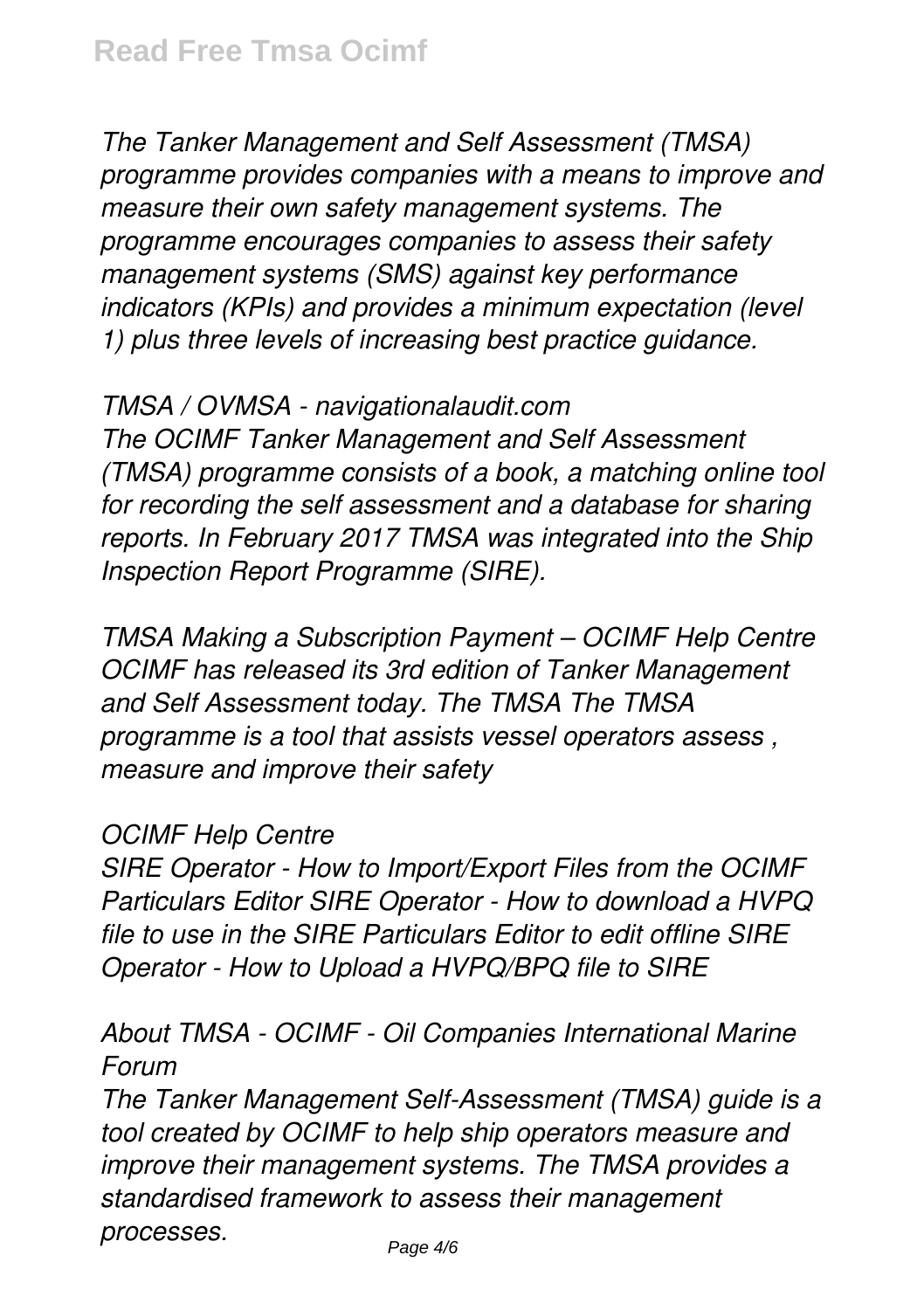#### *TMSA3 Fast Facts - OCIMF*

*TMSA Subscription payments are required to be paid each year from January the 1st. Payments made on or after this date allow full access until the 31st of December of the same year. After January the 1st or if you are making your very first payment, when you access TMSA you will not be able to view or create documents immediately.*

#### *TMSA - Marine Inspection*

*Access SIRE/TMSA Register The SIRE Programme is a unique tanker risk assessment tool of value to charterers, ship operators, terminal operators and government bodies concerned with ship safety.*

## *New OCIMF pre-fixture tanker vetting cyber requirement - GARD*

*The Offshore Vessel Inspection Database (OVID) in response to a request from its members to provide a database of offshore inspections broadly following the format of SIRE; OCIMF's inspection protocol for oil, chemical and gas tankers that has been successfully operating since 1998.*

*Tanker Management and Self Assessment 3 (TMSA3) A Best ...*

*tmsa OCIMF's Tanker Management and Self Assessment programme was introduced in 2004 as a tool to help vessel operators assess, measure and improve their safety management systems. It complements industry quality codes and is intended to encourage self-regulation and promote continuous improvement among tanker operators.*